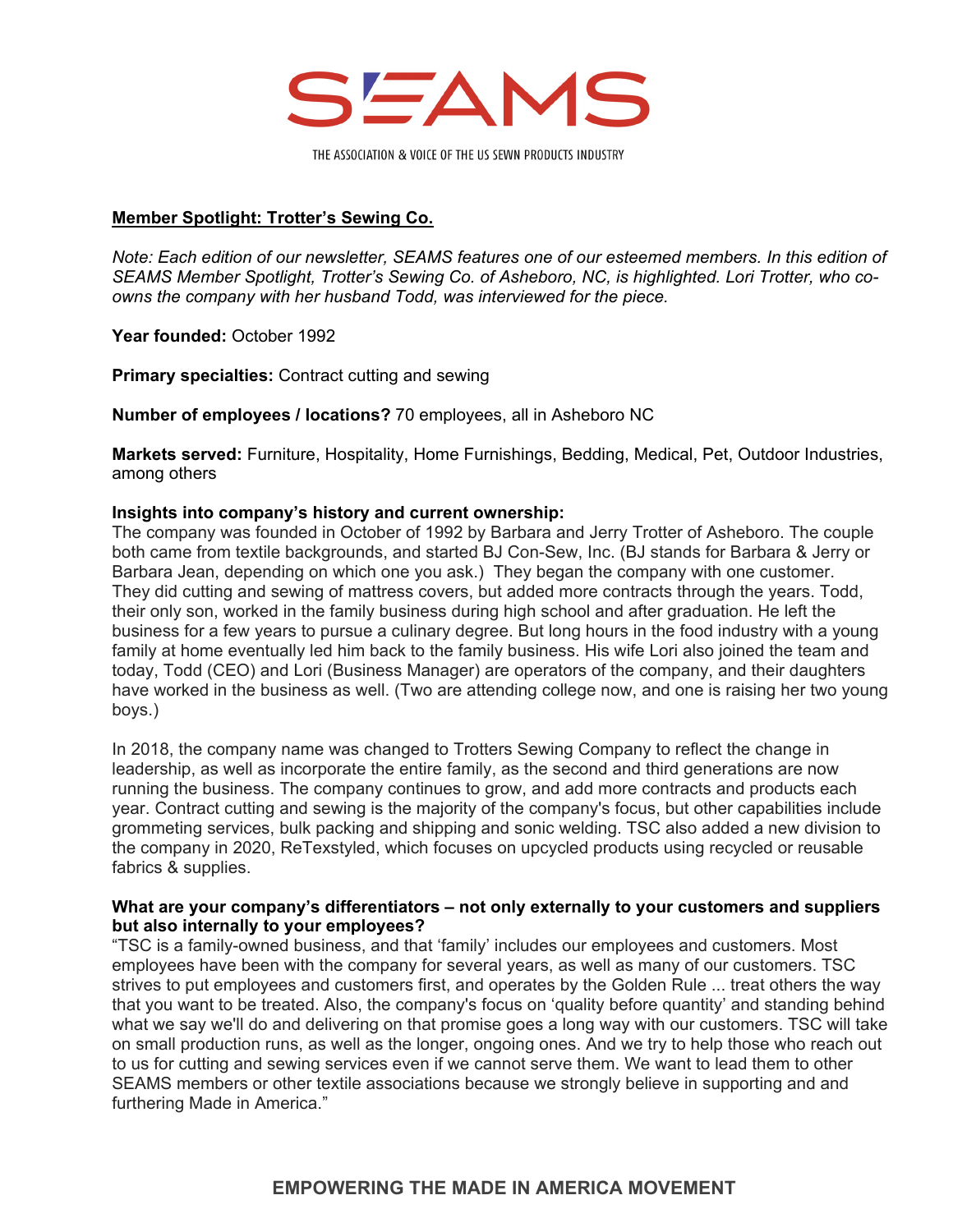

### **Tell us more about your pivot into PPE during the pandemic. Please explain how you did this, how much of that constituted your entire business through certain periods, etc. Are you still manufacturing PPE?**

"We pivoted to PPE in about a four-week period in March of 2020. We saw that orders for our contracted furniture upholstery lines were rapidly dropping, and the demand for PPE was quickly growing! Honestly, the demand for PPE was completely overwhelming! We first began sewing masks for our local community, and then added more mask lines and began cutting and sewing hospital gowns. Manufacturing PPE was probably more than half of our business for several months in 2020, and we started a second shift line to try to meet the demand. Pivoting products quickly is something that we do on a regular basis since we are contract cutters and sewers, as our contracts change especially on the small run production lines. We already had the machinery and the people in place and they learned quickly to produce PPE. The hardest part for us was just trying to keep up with all the calls and emails from people wanting more PPE."

### **What were your biggest challenges and lessons learned during the COVID-19 crisis?**

**"**Some of the biggest challenges was trying to keep everyone calm and feel safe at work, something looking back now I think we did a good job at. We implemented wearing masks very early, and we worked with our local health department closely to help us when difficult situations arose. We learned when and who needed to be quarantined, and at one time we had our whole inspection department on quarantine. But we adapted to each situation, and we also learned that everyone, especially those in leadership positions, would be asked to do things they weren't necessarily used to doing in order to continue operations. But I believe it made us a better company and better leaders overall for these reasons. We learned just exactly how important TEAMWORK is to an organization, and to trust that no matter what, working together and listening to each other, we can overcome most obstacles. We joke now that if we can make it through 2020 and now 2021, which has presented different challenges, we can make it through anything."

## **The pandemic aside, how has your company adapted over the last few years to remain competitive, especially as a lot of textile/apparel/sewn production moved offshore?**

"One way we have adapted is opening our doors more to smaller order quantities and production runs. At one time, BJ Con-Sew, Inc. had long production bedding lines mostly, but in 2008 when the economic downturn hit many companies, including ours, we realized that three or four big customers was something we couldn't rely on going forward. We needed more diversity in our services and customers by accepting smaller production runs, and that philosophy has sustained us well, and we've seen growth from it. Many of the customers that we now serve don't want to take their product offshore, one because they don't need a container full of product, and two, they want to be close to the manufacturer to have better control of their product as well as shipping costs. We also focus on quality, sustainable products and timely delivery, something that our customers rely upon and desire."

### **What are your thoughts on the Made-in-America movement and what is your strategy to remain competitive here?**

"We continue to see the Made in America movement strengthen. The supply chain disruptions during the pandemic have shed more light to the fact that we need to search for ways to strengthen local supply chains and produce domestically more of the necessary products we use daily. Being located in NC has helped us in many ways, as the Carolinas have strong textile histories, and being members of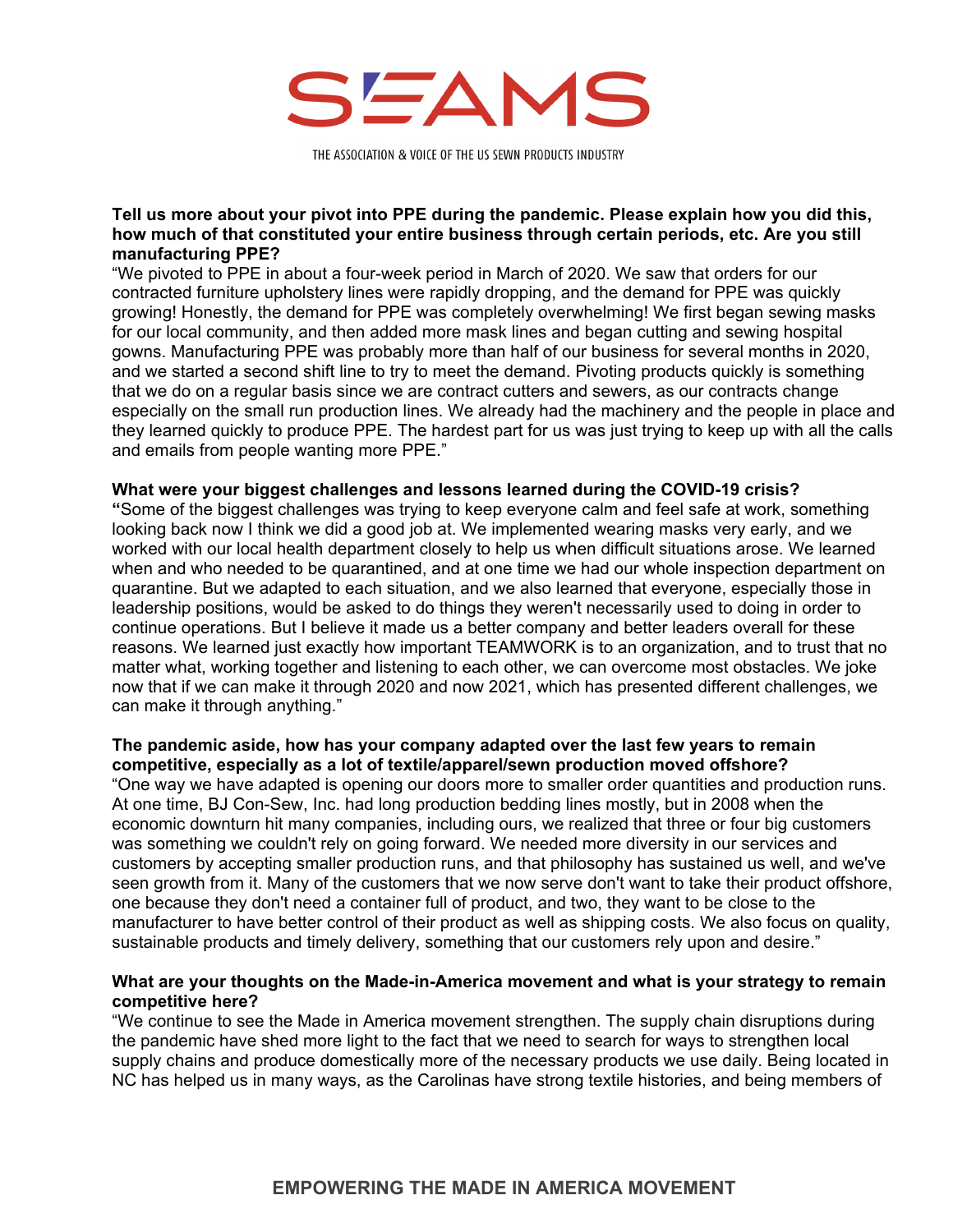

SEAMS, Manufactured in NC and the Carolina Textile District have brought new light to our business and our capabilities. We are also diverse in the kinds of products that we can manufacture, as we are able to work with lightweight fabrics to heavyweight ones, such as gauze and knits to 60 oz. vinyls and leather. We also keep in stock many different kinds of industrial sewing machines that we can pull in and out for different contracts."

### **What are the biggest challenges and opportunities for manufacturing in the USA as well as this hemisphere?**

**"**One of the biggest challenges is still the mindset of overseas' pricing, not only for consumers but for potential customers wanting to reshore. We cannot compete against overseas pricing, and we are open with new customers from the beginning on that. On our website it states that TSC strives to provide living wages to its employees, as well as produce quality products in a timely manner for the customer. We know we cannot compete with overseas pricing, but we hope our customers find added value in supporting American textiles, its workers and quality craftsmanship. And if more companies and consumers adopted that stance, it would help U.S. manufacturing as a whole. Another important statement that's on our website says, 'Trotters Sewing Company appreciates that when a company chooses to manufacture their products in the USA, they also choose to support American textile companies, their workers and communities.' We have learned that sticking to our core values of supporting our employees, their families and our communities, everyone wins in the long run ... it cannot all be about profits. It'ss about the people too, and the environment."

#### **What is your business outlook for your company for the foreseeable future?**

"Although we are facing some very uncertain times, we continue to see the demands for our cutting and sewing services grow more and more each day, and we feel positive that manufacturing in the U.S. will continue to strengthen. We're also hopeful that our new upcycling division ReTexstyled will grow as consumer demand for products sourced and manufactured locally using recycled and/or repurposed fabrics and supplies increases. We are hopeful that this new division will help us to employ more people in our community, as well as do some good for the planet while keeping more textile waste from the landfills. Also, if a fabric or weaving company would like to partner with us on ways to conserve on textile waste by either donating or selling some of theirs to us at a discounted price, please let us know. (If interested, **[send email here](mailto:lori@trotterssewing.com)**)."

### **Please offer a comment on business conditions, your opinion on the health of the apparel/textile/sewn products industry markets you serve now and going forward and what things will make you successful in this environment?**

**"**Business conditions during the pandemic continue to be very complicated with supply chain disruptions as well as labor shortages. Honestly, if we could hire more people, we could probably double our production, but all sectors of businesses are facing this dilemma today. So at TSC we are concentrating on training first and foremost, and have started a new program called Earn to Learn. We are teaching some of our line inspectors new skills such as sewing, as well as opening this program up to the local community. The labor shortage problem will be ongoing, so like all companies today, we are trying new things to attract new employees to TSC, including an open book management system and profit sharing, which is being implemented now. The labor shortage has also placed our business in a unique position as more and more companies seek to outsource work, it has opened the door to new sectors of industry for us. And we feel this will continue. We also believe that if we continue to stick to

# **EMPOWERING THE MADE IN AMERICA MOVEMENT**